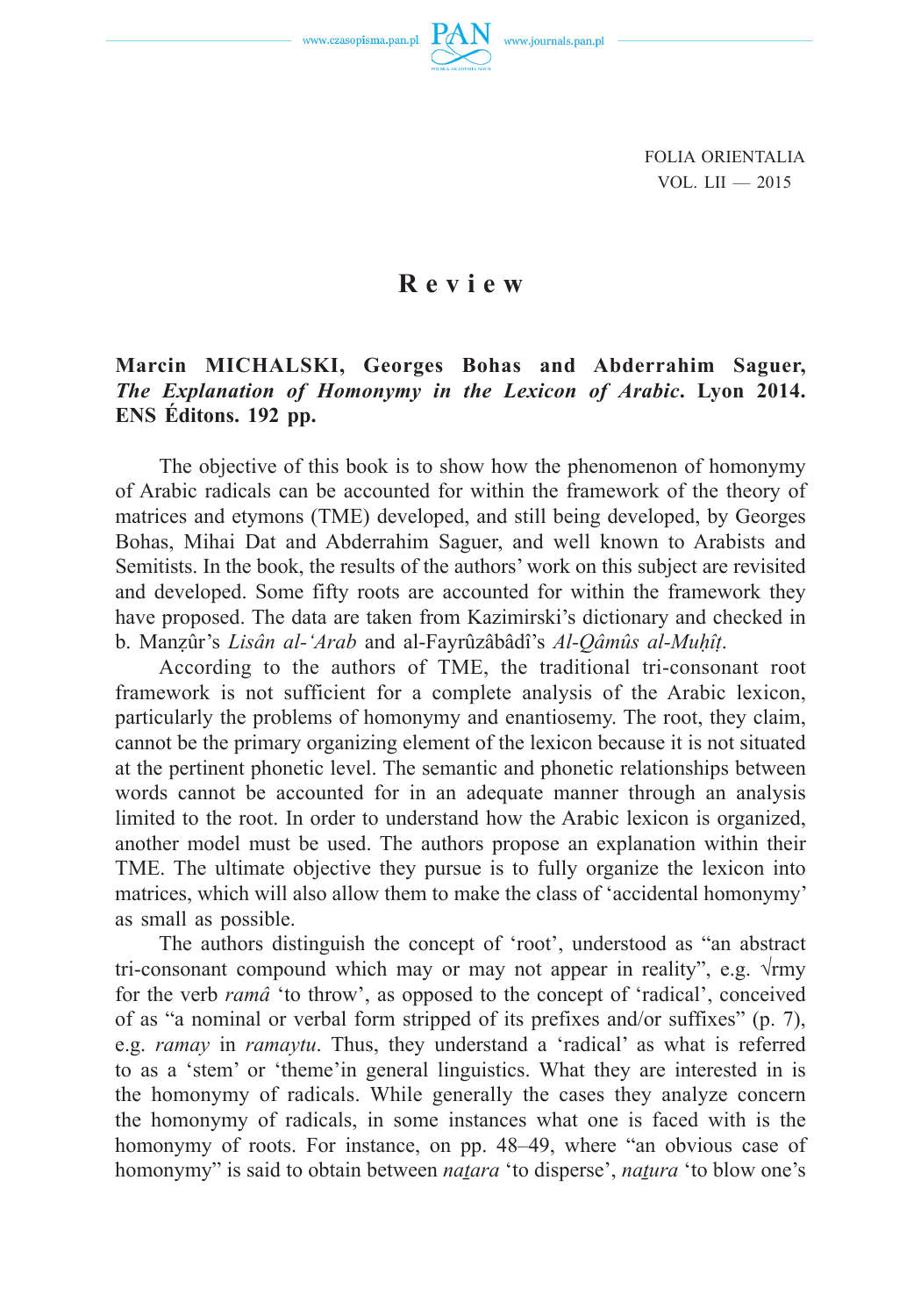

## 408 *Folia Orientalia Vol. LII 2015*

nose' and its IV Form, viz. *'anṯara* 'to pierce someone with a sharp instrument and to make the blood flow', homonymy concerns roots, not radicals. A similar case can be found on p. 103, where we read that "The verb *mataka* carries the following definitions": (i) 'to cut in two, to dissect', (ii) Form III 'outwit someone, […]', and (iii) Form V 'to sniff'. However, one is dealing here with three different verbs and radicals: *mataka*, *mâtaka* and *tamattaka* rather than with one "verb *mataka*". Homonymy in this case, as well, obtains between roots, not verbs or radicals.

In Chapter 1, "Some forgotten yet obvious points", the authors remark that the fact that the tri-consonant root is not the ultimate component of the organization of the lexicon was obvious in the 19th century. They adduce examples of words (pp. 10–18) that make it easy to realize this fact. In Chapter 2, the TME is presented and the authors show that within its framework it is possible to link the notional invariant to the phonetic invariant at an adequate level. It is useful to sketch its fundamental assumptions here. Within TME, the root is no longer the initial component of the lexicon but is analyzed (i) as an etymon and a crement (a crement has no semantic-grammatical value), e.g. [[*bt*]*r*], (ii) as two etymons, e.g. [*bt*]x[*tk*], or (iii) as an etymon and a prefix (a prefix has a semantic-grammatical value), e.g. [*n*[*ḫj*]] (p. 19). An etymon is "a binary composite of non linearly ordered phonemes" (p. 20), which means that the order of the constituents of an etymon is free. For instance, the etymon  $\{b, t\}$ appears both in *batta* 'to cut, slice by cutting' and in *tabba* 'to cut, slice by cutting'  $(p, 21)$  – let us remark here that the phenomenon of non-linear ordering of units conveying meaning has been considered rather exceptional from the point of view of general linguistics. Etymons are not the initial constituents of the lexical units. In order to find a "notional invariant", one has to look deeper, into the matrix, which can be explained as follows: "related etymons amalgamate around a combination of phonetic features which constitute the corner-stone of the relation between sound and meaning, which we call a matrix." (p. 19). Thus, meaning (the notional invariant) has to be looked for not in the roots, not in the etymons and not in the phonemes but in the matrices of phonetic features.

So far, the authors have identified and structured nine matrices (presented on pp. 23–34). Others are in the process of being identified and/or structured. The authors point out that as far as the problem of motivation is concerned, the primitive idea standing behind a notional invariant should be concrete. For instance, the verb *laḥana* 'to take a liking to someone' incorporates the etymon {*ḥ*, *n*} representing a matrix with the notional invariant 'stifled voice, dull, raspy voice', which is the point of departure to reach the abstract meaning of what such a voice expresses, namely tenderness (p. 84).

When analyzing the etymons and the matrices, sometimes the authors take diachronic changes into account, which may influence the configuration of the phonetic features of a phoneme. For instance,"the *l* of *laffa* is not a 'true' *l*,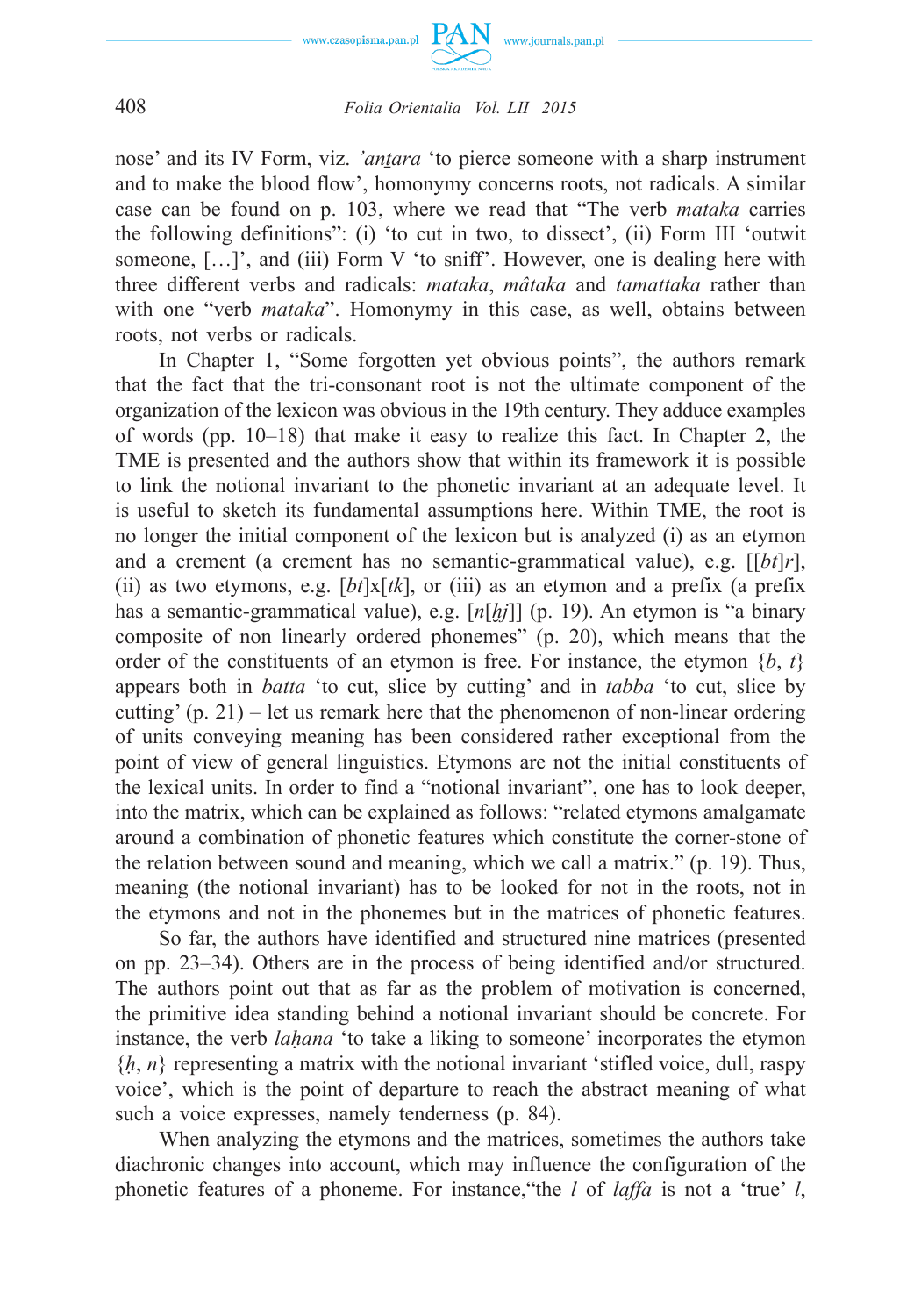



www.journals.pan.pl

but lexically an  $d^l$  [from historical  $d^l$  *affa* 'to bring together' – M.M.] and [...] as such, it has the feature [guttural] of the emphatics." (p. 92). The authors adopt the idea that *j* manifests the feature [dorsal] of *g* (e.g. examples 6.1.4. on p. 27) but it would be good to state it explicitly in the text. In the table of phonetic features on p. 175, *j* is not marked as [dorsal]; this is only suggested by an arrow running from *g*.

In Chapter 3, "Homonymy", the problem of homonymy is presented. Numerous cases of this phenomenon in the Arabic lexicon that cannot be explained by borrowings or diachronic development of sounds can, according to the authors, be explained within TME, to which Chapter 4, "The explanation of homonymy in the theory of matrices and etymons", is devoted. Thus, the homonymy of a radical may be attributed to three causes:

- I. blending of two etymons, the meanings of both of which are manifested by the resulting radical; for instance, the two different senses of the verb *ġaraza* 'to prick something with a needle; to drive in, to plunge (a sharp instrument); to plunge the tail into the ground to lay eggs (of locusts)' and 'to give but very little milk' are the result of the blending of the etymons $\{\dot{g}, r\}$  'lack of milk' (cf. e.g. *ġirratun* 'lack of milk') and  $\{r, z\}$ 'to drive a sharp object into' (cf. e.g. *razza* 'to plunge the tail into the ground');
- II. the etymon being a realization of several matrices and manifesting the meanings of these matrices; for instance, *mata'a* 'to hit someone with a stick' manifests the meaning 'to strike'of the matrix {[labial], [coronal]}, and *mata'a* 'to increase tension, to extend a rope lengthwise' manifests the meaning 'traction' of the matrix {[+nasal], [coronal]};
- III. the possibility of more than one etymonial analysis, "such as  $[nX]Y$ ,  $n[XY]$ and  $n[X]Y''$  (p. 53). This means that the etymon may consist in (i) the first and second or (ii) the second and third or (iii) the first and third consonant of the root.

Pp. 58–69 contain a case study of radicals with an initial *n*, for which, as has been the case with some other radicals, sometimes the authors have been able to explain only a part of a group of homonyms or to identify the etymon but not the matrix. This issue returns in Chapter 5, "Elaboration of the theory: levels of explanation", where two levels of explanation are more explicitly distinguished: "Explanation through the identification of the parent matrix" (p. 72) and "Explanation through identification of the parent etymon" (p. 78). The qualifier 'parent' does not seem really necessary here, since 'matrix' does not differ from 'parent matrix', and the same applies to 'parent etymon'. For the first level of explanation, where the matrix is identified, it is represented graphically by means of a 'lexicogenic tree'. For instance, on p. 76, such a tree for the radical *labah* illustrates six different matrices manifesting themselves in three different etymons. In the case of *labaḫ*, the authors have succeeded in